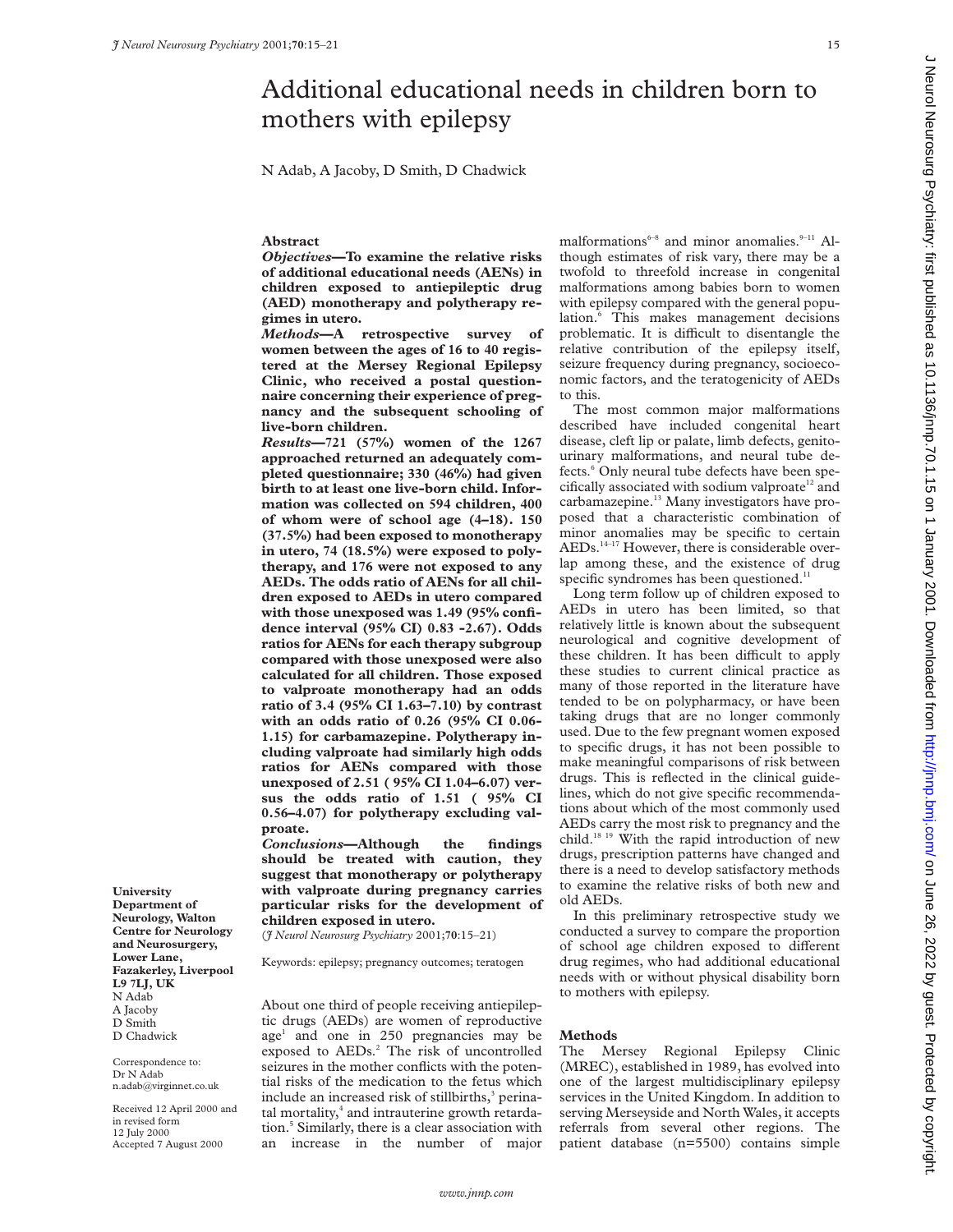As a preliminary step in a study to ascertain detailed maternal and children's cognitive status, a postal questionnaire was sent to all women, between the ages of 16–40 in 1998, registered at the MREC, who did not have a history of a fixed severe neurological deficit, progressive neurological disease, or significant learning difficulties. The aims of the study were to establish the numbers of women with pregnancies exposed to AEDs and to examine the relation between such exposure and educational outcome in their children. We used questions about attendance at special schools, "statementing", or requirements for any extra help within mainstream schooling as an indicator of additional educational needs. When a child is identified as having additional needs in school, a five stage process of assessment and review is implemented depending on the degree of help required. A statement of additional educational need is given to those children with particularly severe needs that are not met with simple measures and may relate to acquired or congenital physical disabilities, behavioural problems, or cognitive impairment. Supplementary questions allowed us to identify the children with predominantly physical disabilities.

Data were collected on:

(1) The number of women with pregnancies exposed to AEDs. The main issues considered were the number of live births, stillbirths, spontaneous miscarriages, and terminations. Supplementary questions assessed the number of AEDs taken, if any, during these pregnancies.

(2) The personal seizure history of the mothers was recorded including the age of onset of seizure disorder, seizure frequency, and number of drugs at the time of questioning. The mothers were also asked to note any other personal medical problems.

(3) The date of birth of any live born children, their birth weight, exposure to AEDs, and duration of exposure during pregnancy were also recorded. Drug exposure was checked against hospital records in a sample of 100 children.

(4) The number of school age children at the time of questioning with additional educational needs (AENs), including those requiring extra help in mainstream school. In addition the number of children receiving a statement for additional educational needs was determined.

(5) Open ended questions were used to ask mothers about the number of children requiring surgery or specialist hospital management as a measure of major congenital malformations. Only those that could clearly be categorised into broad groups of accepted congenital malformations were considered.

The questionnaire was approved by the local ethics committee and the information collected was treated as confidential. The results were double entered into a computerised database (Microsoft Access).

Odds ratios and 95% confidence intervals (95% CIs) were calculated for any form of additional educational needs in those children exposed to antiepileptic drugs compared with those that were not. Further analysis was undertaken comparing different monotherapy regimes where numbers made this meaningful. To explore the bias introduced by inclusion of siblings, odds ratios for AENs according to drug exposure subgroup compared with those unexposed were also calculated in the first born child.

# **Results**

A total of 1350 women was identified initially. After exclusion of 64 women who did not have epilepsy, and a further 19 who had significant learning difficulties or severe neurological deficit, 1267 women were contacted. Nonresponders were sent two reminders, separated by 6 to 8 weeks. Seven hundred and twenty one (57%) adequately completed questionnaires were returned.

### THE MOTHERS

Among responders, 376 women (52%; 95% CI 49–56%), with a mean age of 31.2 years (range 18–40 (SD 5.6) years), had experienced pregnancy and 330 (46%; 95% CI 42–49%) had at least one live birth. Seven women were pregnant at the time of questioning. Thirty two per cent (95% CI 28–38%) were seizure free in the year before the survey, and 13% (95% CI 9–16%) were not on any AEDs at the time of contact. One hundred and six (28%) women had additional medical problems, with the commonest problems being asthma, arthritis, irritable bowel syndrome, and thyroid disease. Eight women (2%) had a cerebral tumour as the cause of their seizures but did not have a neurological deficit.

#### NON -RESPONDERS

The mean age of non-responders (546) was 29 years (range 16–40 (SD 6)). Further details were sought for a random sample of 54 non-responders by examining case notes and direct contact where possible *,* to compare them with responders. One was not traceable, and a further 16 would have been excluded on the basis of the further information obtained (13 did not have a diagnosis of epilepsy and three had severe learning difficulties). Of the remaining 37, 41% had changed address and had not received the questionnaire. Of the 37, 20 (54%; 95% CI 37–70%) had been pregnant at some point and 17 (46%; 95% CI 30–62%) had had at least one live-born child. Twenty four per cent (95% CI 10–38%) were seizure free in the year before the questionnaire and 16% (95% CI 5–28%) were not on any AEDs at the time of the questionnaire.

### THE CHILDREN

The number of children born to each mother ranged between one and six, with a median of two (interquartile range 1–3) (table 1). Information was collected for 594 children aged between 3 months and 23 years (mean age 8.95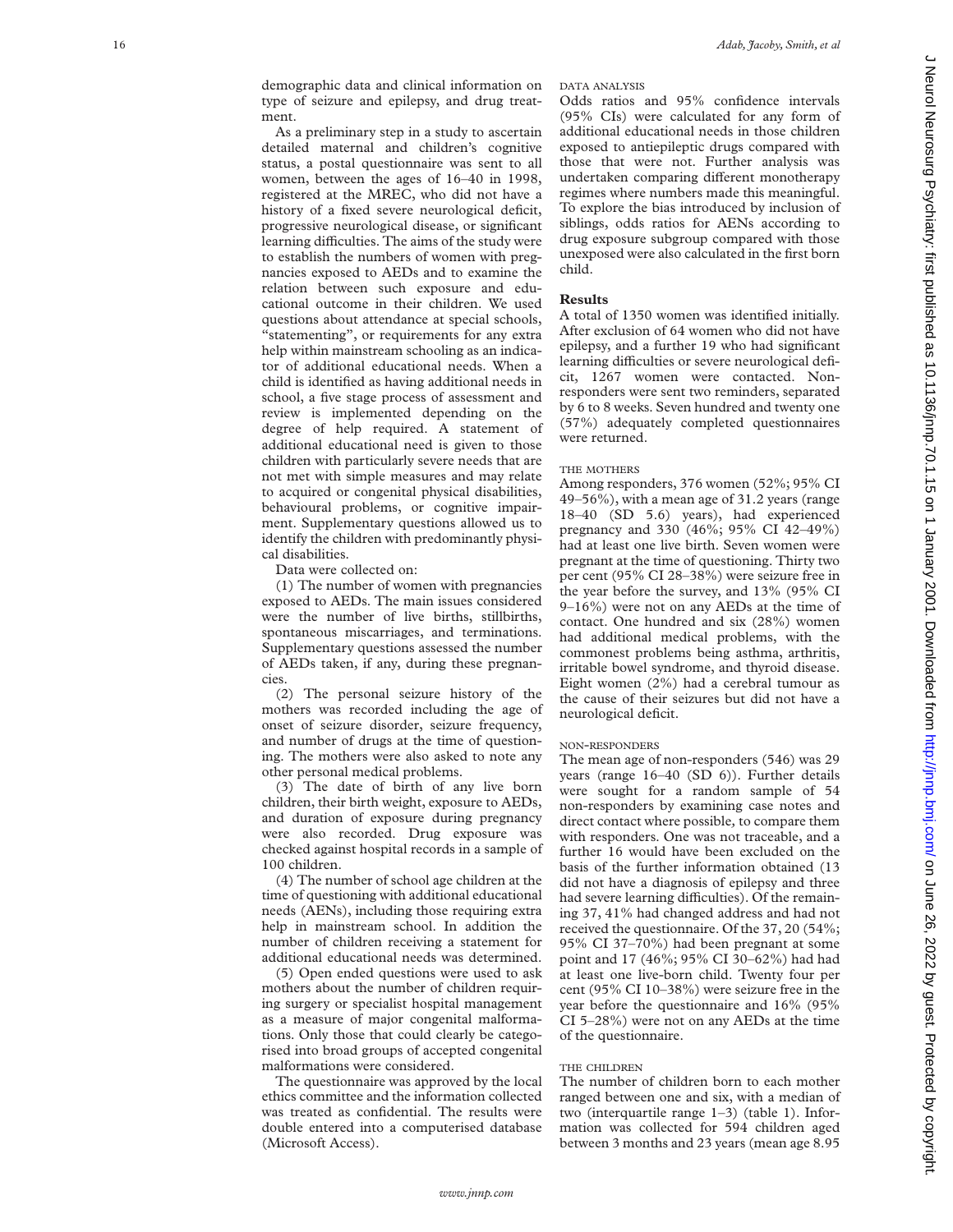



*Distribution of children's ages. Histogram showing the number of children of various ages.*

(SD 5.18)) (figure). Nearly a quarter (145, 24%) were younger than 5, and 400 (67.3%) were between the ages of 5 and 18 (school age).

#### EXPOSURE TO DRUGS

Information about exposure to AEDs in utero was available for 590 of the children, including all 400 school age children. Of the 400, 150 (37.5%) had been exposed to monotherapy in utero, 74 (18.5%) were exposed to polytherapy, and 176 were not exposed to any AEDs. The reasons for non-exposure were either that maternal pregnancy predated the diagnosis or onset of epilepsy (118, 67%), or there was a history of epilepsy which no longer required treatment (58, 37%).

Any change in antiepileptic drug treatment during pregnancy in our sample was minimal. Six pregnancies involved a switch in medication or addition of a further drug. These were treated as pregnancies exposed to polytherapy with the particular drugs in question. Fifteen pregnancies involved exposure to AEDs in the first trimester only and a further 17 pregnancies involved exposure from the second trimester onwards. Exposure throughout the pregnancy compared with exposure during just a part of pregnancy was treated in the same way in our subsequent analysis.

The proportion of children exposed to different monotherapy and polytherapy regimes in utero is shown for all children and children of school age (tables 2 and 3). The commonest monotherapy exposure in utero for school age children was carbamazepine (42%) and valproate (37.3%). The polytherapy regimes were wide ranging, with the commonest regimes being carbamazepine and valproate (28.4%), carbamazepine and phenytoin (17.5%), and valproate and phenytoin (8.1%). Eight (10.8%) of the children had been exposed to three or more drugs. The drug exposure during pregnancy was checked against hospital records in all children with additional educational needs and a sample of other children (total of 100) showing 96% accuracy.

## EDUCATIONAL OUTCOME IN CHILDREN

Among the 594 children 400 were currently attending school. The majority, 349 (87.25%), attended mainstream school without formal additional educational help. Of the remainder, 42 (10.5%) attended mainstream school but required remedial help, eight (2%) attended a special day school, and one (0.25%) attended a special residential school. Among all children 33 (8.25%) had been given a statement of special educational needs during their schooling, although five were attending a mainstream school without any extra help at the time of questioning. The type of school and requirements for additional help are shown by drug exposure in utero (tables 4 and 5). All children requiring extra help in mainstream school, at special school, or given a statement, were grouped as children with additional educational needs (AENs). Only six of the children with additional educational needs had significant physical disability.

The mean age of children with any type of AEN was 10.1 years (95% CI 9.1–11.1) while the mean age of the subgroup with statements was 10.8 years (95% CI 9.45–12.23) and for those in mainstream school it was 10.6 years (95% CI 10.2- 11.0).

The odds ratio for AENs of any kind, for all the children exposed to AEDs, compared with those that were unexposed, was 1.49 (95% CI 0.83–2.67) (table 6). There were six pairs of siblings among the group where both exhibited AENs. To explore the bias of including siblings, the odds ratio was calculated separately for the first-born child giving a value of 0.98 (CI 0.44- 2.19).

*Table 2 Drug exposure during pregnancy: monotherapy exposure in utero*

|                                                                      | Antiepileptic drugs used in monotherapy |                           |                       |                     |                       |                    |            |
|----------------------------------------------------------------------|-----------------------------------------|---------------------------|-----------------------|---------------------|-----------------------|--------------------|------------|
|                                                                      |                                         | Lamotrigine Carbamazepine | Sodium<br>valproate   | Phenytoin           | Phenobarbital         | Ethosuximide Total |            |
| School age children $(n \ (\%))$<br>All children exposed $(n \ (\%)$ | 5(3.3)<br>13(5.1)                       | 63(42)<br>116(44.9)       | 56 (37.3)<br>95(37.5) | 22(14.7)<br>24(9.4) | $4(2.7\%)$<br>7(2.7%) | 1(0.4)             | 150<br>256 |

Drug exposure is shown in all liveborn pregnancies.

## *Table 3 Drug exposure during pregnancy: polytherapy exposure in utero*

|                                                                             | Polytherapy regimes         |                           |                         |                                 | Total                           |                            |                             |           |
|-----------------------------------------------------------------------------|-----------------------------|---------------------------|-------------------------|---------------------------------|---------------------------------|----------------------------|-----------------------------|-----------|
|                                                                             | Valproate+<br>carbamazepine | Valproate+<br>lamotrigine | Valproate+<br>phenytoin | $Carbam a zepine+$<br>phenytoin | Carbamazepine<br>$+ vigabatrin$ | Miscellaneous              | Triple therapy              |           |
| School age children exposed $(n \ (\%)$<br>All children exposed $(n \ (\%)$ | 21(28.4)<br>22(20.0)        | 2(2.7)<br>8(7.2)          | 6(8.1)<br>9(8.2)        | 13(17.5)<br>14 (12.7%)          | $3(4.05\%)$<br>$7(6.4\%)$       | $21(28.4\%)$<br>37 (33.6%) | $8(10.8\%)$<br>$13(11.8\%)$ | 74<br>110 |

Drug exposure is shown in all liveborn pregnancies.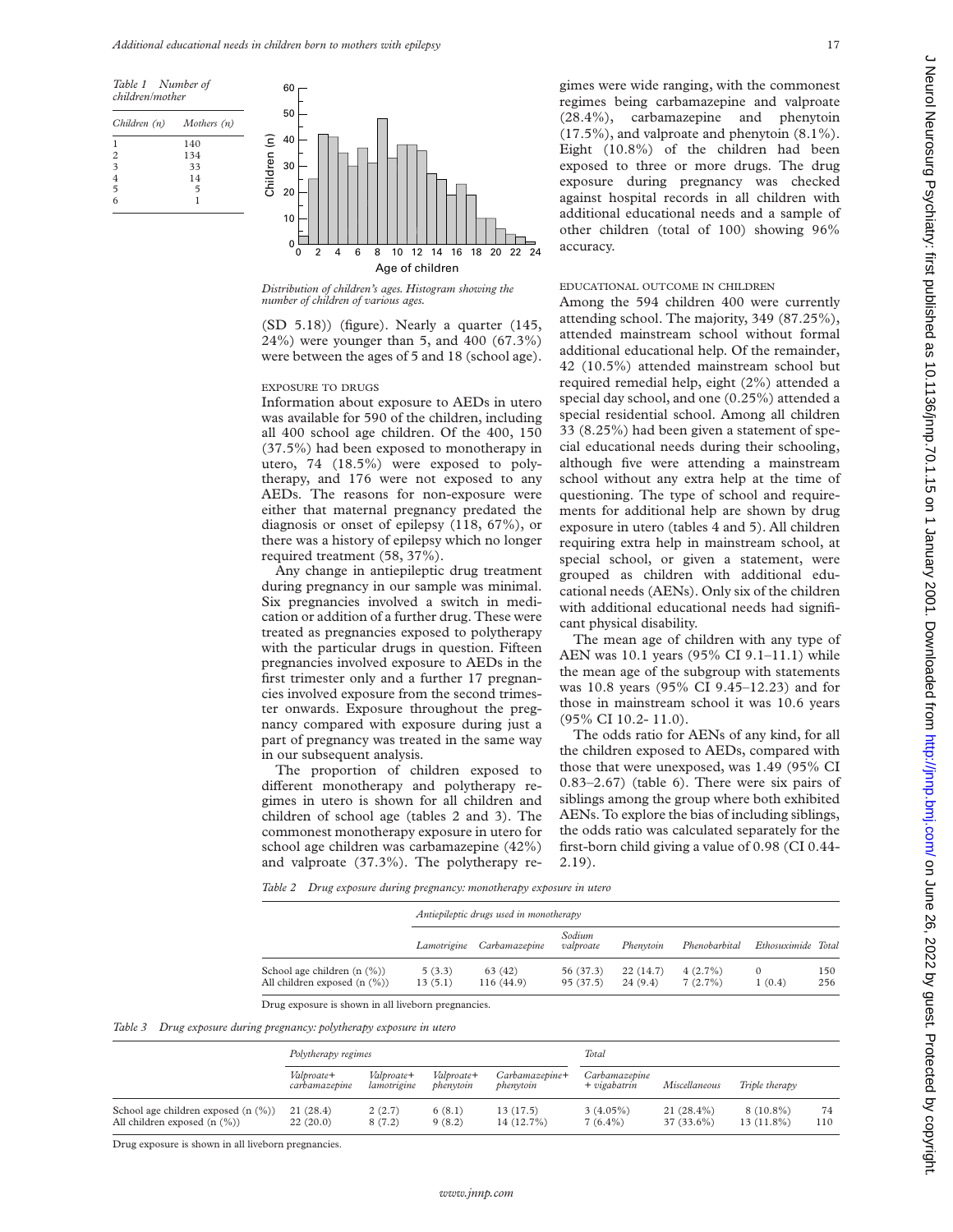*Table 4 Type of school attended according to drug exposure*

| Mainstream<br>school | Mainstream<br>school with<br>extra help | Special day<br>school | Special<br>residential<br>school |
|----------------------|-----------------------------------------|-----------------------|----------------------------------|
| 158                  | 17‡                                     |                       |                                  |
|                      |                                         |                       |                                  |
| 40                   | 12                                      | $4^{\star}$           |                                  |
| 61                   | $\overline{c}$                          | $\Omega$              |                                  |
| 30                   |                                         | $\Omega$              |                                  |
|                      |                                         |                       |                                  |
| 28                   | 6†                                      | $2*+$                 | $1+$                             |
| 32                   | 4                                       |                       | $\Omega$                         |
| 349                  | 42                                      | 8                     |                                  |
|                      |                                         |                       |                                  |

Symbols indicate a single child with: \*spina bifida with hydrocephalus; †cerebral palsy; ‡brain haemorrhage age 6

*Table 5 Statements of additional educational need according to drug exposure in utero*

| Drug exposure       | Mainstream<br>school | Mainstream<br>school with<br>extra help | Special day<br>school | Special<br>residential<br>school | Total number<br>with<br>statements |
|---------------------|----------------------|-----------------------------------------|-----------------------|----------------------------------|------------------------------------|
| No drugs            | 2                    | 7‡                                      |                       |                                  | 10                                 |
| Monotherapy         |                      |                                         |                       |                                  |                                    |
| Valproate           |                      | 5                                       | $4^{\star}$           |                                  | 10                                 |
| Carbamazepine       |                      |                                         |                       |                                  |                                    |
| Others              |                      |                                         |                       |                                  |                                    |
| Polytherapy         |                      |                                         |                       |                                  |                                    |
| Including valproate | 0                    | 3†                                      | $2*$ +                | $1+$                             | 6                                  |
| Other combinations  |                      | 3                                       |                       |                                  | 5                                  |
| Total               | 5                    | 19                                      | 8                     |                                  | 33                                 |

Symbols indicate a single child with: \*spina bifida with hydrocephalus; †cerebral palsy; ‡brain haemorrhage age 6

*Table 6 Additional educational needs according to drug exposure subtype. All children*

| Type of drug exposure | Mainstream<br>school | Additional needs <sup>*</sup> | Odds ratio†<br>$(95\% \text{ CI})$ |
|-----------------------|----------------------|-------------------------------|------------------------------------|
| No drugs              | 156                  | 20                            | 1.0                                |
| Monotherapy           |                      |                               |                                    |
| Valproate             | 39                   | 17                            | $3.40(1.63 - 7.10)$                |
| Carbamazepine         | 61                   | 2                             | $0.26(0.06 - 1.15)$                |
| Others                | 29                   | $\mathfrak{D}$                | $0.54(0.12 - 2.44)$                |
| Polytherapy           |                      |                               |                                    |
| Including valproate   | 28                   | 9                             | $2.51(1.04 - 6.07)$                |
| Other combinations    | 31                   | 6                             | $1.51(0.56 - 4.07)$                |
| Total                 | 344                  | 56                            |                                    |

Overall odds ratio of AEN in all children exposed to any AED compared with those unexposed was 1.49 (95% CI 0.83–2.67).

\*Any form of additional educational need is included. This includes five children attending mainstream school without additional help who had received a statement of special educational needs. †Odds ratio of additional educational needs of each subgroup exposed to AEDs compared with those unexposed.

> EFFECT OF SPECIFIC AED REGIMES IN ALL CHILDREN

Subgroup analyses were performed to compare the proportion of all children with AENs according to AED exposure (table 6). Odds ratios of AENs for those exposed to valproate monotherapy compared with children unexposed was 3.40 (95% CI 1.63–7.10) by contrast with 0.26 (95% CI 0.06–1.15) for carbamazepine and 0.54 (95% CI 0.12–2.44) for other monotherapy groups. The odds ratio for AENs was 1.98 (0.95–4.12) for any form of polytherapy compared with no drug exposure

as opposed to 1.27 (95% CI 0.66–2.45) for monotherapy. Polytherapy including valproate showed a higher odds ratio for AENs of 2.60 (95% CI 1.07–6.31) than for polytherapy excluding valproate, 1.46 (95% CI 0.54–3.92), although the confidence intervals overlapped. The odds ratios were not altered significantly by reclassifying the five children with statements in mainstream school with children attending mainstream school only.

EFFECT OF SPECIFIC REGIMES IN FIRST BORN CHILD There were six pairs of siblings where both had AENs. To explore bias introduced by inclusion of siblings, odds ratios for AEN according to drug exposure compared with those that were unexposed were calculated in the first-born child. The odds ratio for valproate monotherapy exposure was 1.89 (95% CI 0.64– 5.61) for the first born, compared with 0.19 (95% CI 0.02–1.52) for carbamazepine. The odds ratios did not reach statistical significance for either drug, and the differences in odds ratios were smaller than for all children, indicating that sibling relationship may have some impact on our results. Nevertheless the trend for increased risk is still seen for first-born children exposed to valproate

#### SEIZURE SEVERITY

We did not request information about seizure frequency during pregnancy as it was thought that this would be unreliable. Seizure frequency at the time of questioning was taken as a surrogate marker for epilepsy severity in general. A  $\chi^2$  test for trend showed a relation between AED monotherapy taken during pregnancy and current seizure frequency  $(\chi^2)$ 4.87; df 1; p=0.027). Of the mothers on valproate during pregnancy 41% had frequent seizures (defined as more than one seizure a month) at the time of questioning, while 60% of those on carbamazepine and 45% of those on other drugs had frequent seizures (table 7).

#### MATERNAL AGE

The mean age of mothers on no medication at the time of pregnancy was 22.9 years (95% CI 22.3–23.5), whereas the mean ages for those taking sodium valproate, carbamazepine, and other drugs were 23.9 (95% CI 23.0–24.9), 23.8 (95% CI 22.6–25.0), and 24.2 years (CI 22.7–25.7) respectively.

The mean maternal age at birth of children with subsequent additional needs was 23.1 years (95% CI 21.8–24.3), and the mean maternal age for those in subsequent normal school was 23.4 years (95% CI 23.0–23.9).

*Table 7 Seizure frequency at time of survey in relation to monotherapy regime taken in pregnancy*

|                                                               | Seizure frequency |               |             |                                                                                                  |  |
|---------------------------------------------------------------|-------------------|---------------|-------------|--------------------------------------------------------------------------------------------------|--|
|                                                               |                   | Less than one | One or more | Total number of mothers<br>No seizures seizure /month seizures/ month with particular AED regime |  |
| Valproate monotherapy*                                        | 25                |               | 22          | $54*$                                                                                            |  |
| Carbamazepine monotherapy                                     | 13                | 12            | 38          | 63                                                                                               |  |
| Other drug groups                                             |                   | b             | 14          | 31                                                                                               |  |
| Total number of mothers with different seizure frequencies 49 |                   | 25            | 74          | 148                                                                                              |  |
|                                                               |                   |               |             |                                                                                                  |  |

\*Total number of school age children exposed to valproate monotherapy =56; the current seizure frequency was missing for two of the pregnancies.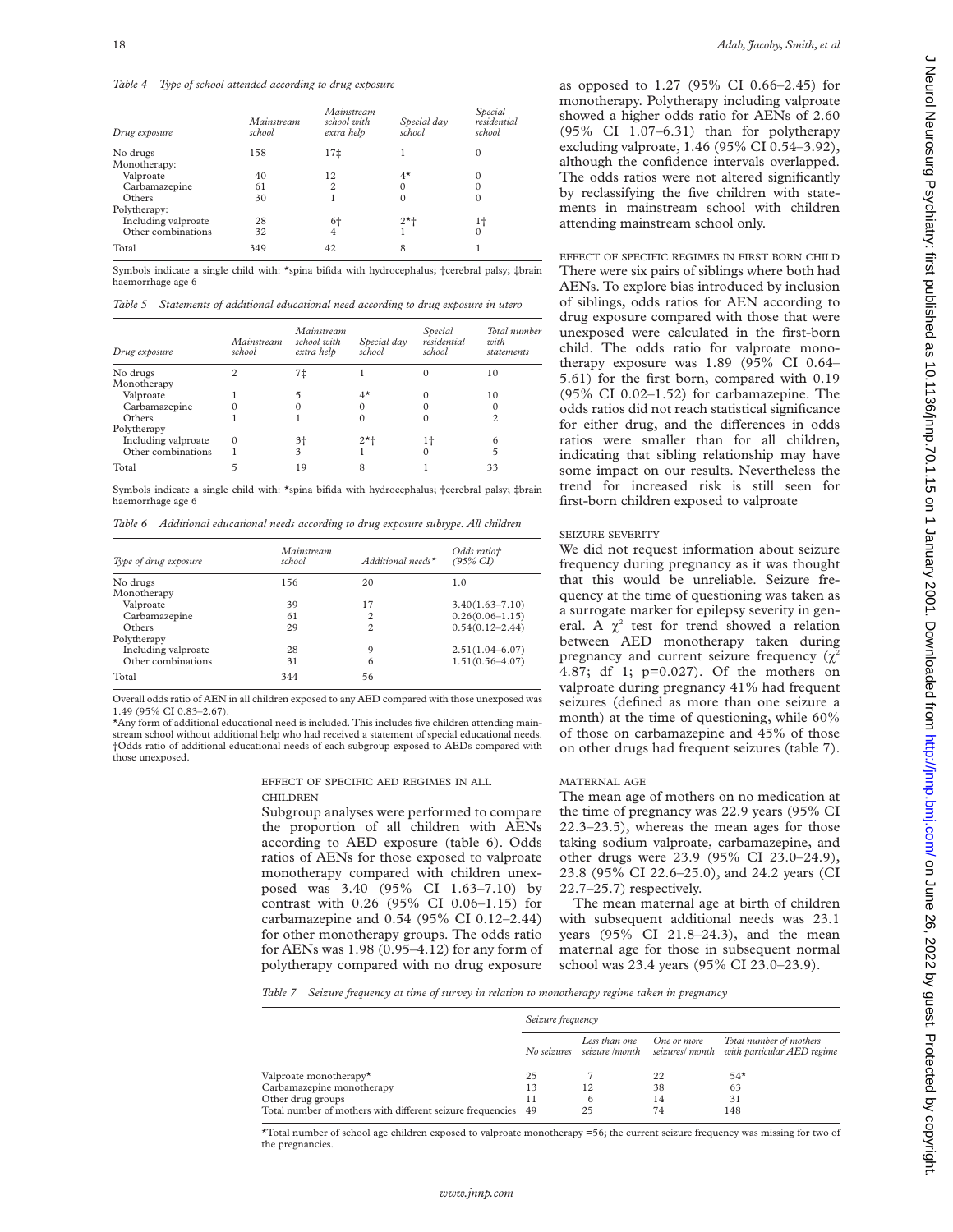#### **Discussion**

Over 90% of pregnancies in women with epilepsy proceed without problems,<sup>20</sup> yet women are at increased risk of adverse outcomes. Congenital malformations have been the most commonly reported events and several studies support a teratogenic role for  $AEDs.$ <sup>21-24</sup> These have failed to show any significant differences in teratogenic potential among the AEDs available. There has been growing concern that major congenital anomalies may simply represent the tip of an iceberg.<sup>25</sup> Many case series and reports have suggested a characteristic pattern of minor dysmorphic features in children exposed to AEDs.<sup>14-17</sup> These have included characteristic appearances of the eyes (epicanthal folds, hypertelorism), nose (flat nasal bridge, long philtrum), mouth (microstomia, prominent lower lip), and digits (distal phalangeal hypoplasia and nail hypoplasia).<sup>11 26</sup> These reports have also suggested a high prevalence of developmental delay, but have often been limited to a selected population of children seen by paediatricians and geneticists. Although several larger studies have compared children exposed to specific AEDs with controls, $27-29$  it has been difficult to determine the incidence of these dysmorphic and developmental problems.

A growing number of both retrospective<sup>21 30</sup> 31 and prospective studies<sup>32-40</sup> have found a higher prevalence of developmental delay, especially in the first 2 years of life, in children born to mothers or fathers with epilepsy compared with population controls. There have been few studies with longer term follow up of exposed children up to preschool or school age. $4^{27-29-40-43}$  Although some authors have found a trend towards an increase in cognitive impairment in exposure to polytherapy<sup>32 40 44 45</sup> or high doses of AEDs,<sup>38 39</sup> most studies have failed to show a differential effect between specific drugs. When specific AEDs have been implicated, the results have often been conflicting. In a prospective study, Hattig et al<sup>40</sup> reported a higher incidence of cognitive impairment in children exposed to valproate. On further follow up of a subgroup exposed to monotherapy regimes only, they found a higher incidence of hyperexcitability in neonates and subsequent poorer neurological performance at pre-school age in the group exposed to valproate.<sup>46</sup> However, the number exposed to valproate was small (eight).

Our retrospective study provides some insights into the risk of AENs in one of the largest populations of children born to mothers with epilepsy exposed to specific drugs. A simple retrospective questionnaire format allowed us to ascertain the proportion of children with AENs across a broad age range, whether attending a normal school, special day, or residential school. We achieved a 57% response rate, which is slightly lower than other surveys of people with epilepsy that we have conducted.47 Information from a random sample of non-responders showed that a high proportion had changed address, making contact difficult. There were, however, no significant differences in the proportion of mothers who

had been pregnant, or the severity of their seizure disorder for seizure frequency or number of AEDs taken.

A high proportion of women in our survey were not taking any AEDs during their pregnancy, due to the pregnancy preceding the diagnosis or onset of epilepsy (67%), or alternatively a history of epilepsy not requiring treatment at that time (33%). They represent a useful comparative group, who may share a genetic predisposition although, arguably one with a selection bias for less severe epilepsy syndromes than women taking treatment during pregnancy. Of the women taking AEDs at the time of pregnancy, over two thirds were on monotherapy, with most being on carbamazepine or sodium valproate. There was no evidence for effect of maternal age on prescribing practices.

Among the school age children, there were 33 children (8.25% of the school age population surveyed, 5.7% of those not exposed to drugs, and 10.3% of those exposed to AEDs in utero) who had received a statement for additional educational needs*.* This seems higher than the proportion of school age children (age 3–19) receiving statements locally in Liverpool, which reached 3.1% in 1998 (Liverpool Education Authority, Department of Additional Needs; personal communication). However, rates varied in the wider geographical region, being between 2.6%- 5.1%. By contrast, examining the data for specific drug regimes showed that much of the risk for AENs among those exposed to monotherapy or polytherapy might be accounted for by valproate exposure. Thirty per cent of those exposed to valproate monotherapy in utero had AENs compared with 3.2% and 6.5% of those exposed to carbamazepine and other monotherapy groups respectively. This generates a hypothesis that valproate as an individual drug carries particular risks to learning and development of children. The well identified risks of neural tube defects and a foetal valproate syndrome may be the tip of the iceberg. In agreement with our findings, Ohtsuka *et al* recently reported a prospective case-control study in which the odds ratio of developmental disorders was almost 10 times higher in those exposed to valproate monotherapy in utero than in those who were not.<sup>48</sup>

The retrospective nature of our results means that they must be interpreted with caution. Our response rate could be criticised for being too low, but undoubtedly factors contributing to the response rate were the mobility of the population of young adults and the failure of women without children to make "nil" returns. As we have in all cases made comparisons against unexposed children we hope we have avoided too many potential biases. Maternal reporting of educational outcome may be unreliable, and the population we have identified needs to be further investigated. We cannot exclude the possibility that treatment with valproate during pregnancy identifies a group of mothers who are at coincidentally high risk. The methods used should have excluded mothers with significant learning disability but not necessarily those with more subtle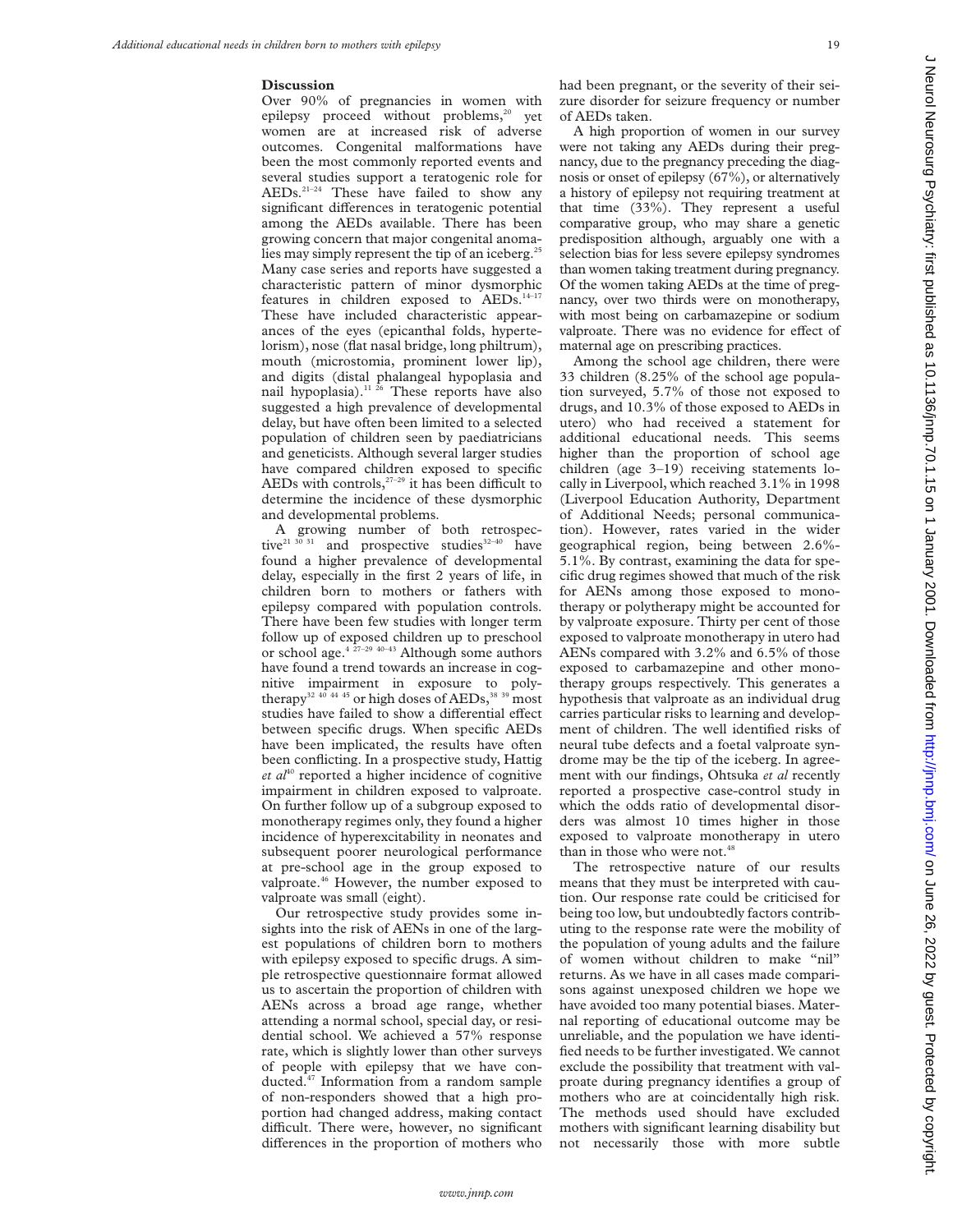problems. Valproate is most commonly used as a first choice treatment for idiopathic generalised epilepsies in the population we studied. Indeed 22 of the 56 children with AENs had mothers with definite idiopathic generalised epilepsies. These genetic disorders could be linked to genetically determined learning disabilities, but there is no literature to support this. Certainly, using current seizure status as a surrogate for severity of epilepsy, women with pregnancies exposed to valproate did not seem to have a notably more therapy resistant or severe seizure disorder compared with those receiving carbamazepine,. A prospective study with seizure recording would be essential to adequately examine a possible confounding role of seizures during pregnancy.

We cannot comment on whether the risk of AENs is influenced by drug dosage and whether some lower valproate doses might be safe, nor whether parental IQ or psychosocial factors may have influenced our results. This will require further study. Similarly, we cannot discount the effect of recall bias, although this would seem to be an unlikely explanation for our results. The number of children exposed to drugs other than carbamazepine and valproate were very small and therefore meaningful statements about the other drugs could not be made.

The results of our study demand further urgent investigation to clarify and optimise treatment for women with epilepsy who are of childbearing age. We are in the process of conducting a large study of the population of children and their mothers that we have identified to quantify and characterise their formal cognitive abilities and to investigate the contribution of maternal IQ, seizure experience during pregnancy, and epilepsy type to educational outcome of children. Importantly, adequately sized, prospective controlled cohort studies are needed to quantify risk associated with individual drugs commonly used to treat epilepsy including newer antiepileptic drugs. Valproate has been in use in the United Kingdom for 25 years. We must ensure that women with epilepsy are adequately advised about the safety of new AEDs as fast as possible.

DWC and DS have received hospitality and support from all pharmaceutical companies manufacturing licenced drugs in the United Kingdom. The funding for this study was from internal departmental funds. NA is currently employed as a research registrar on a grant from Janssen-Cilag.

- 1 Yerby MS. Pregnancy, teratogenesis and epilepsy. *Neurol*
- *Clin* 1994;**12**:749–71. 2 Lindhout D, Omitzigt JGC. Pregnancy and the risk of tera-togenicity. *Epilepsia* 1992;**35**(suppl 4):541–8. 3 Yerby MS, Cawthon L. Mortality rates in infants of mothers
- with epilepsy [abstract]. *Ann Neurol* 1994:**36**:330.
- 4 Nelson KB, Ellenberg JH. Maternal seizure disorder, outcome of pregnancy and neurological abnormalities in
- 5 Yerby MS, Koepsell T, Daling J. Pregnancy complications and outcomes in a cohort of women with epilepsy. *Epilepsia* 1985;**26**:631–5. 6 El-Sayed YY. Obstetric and gynaecological care of women
- 
- with epilepsy. *Epilepsia* 1998;39(suppl 18):S17-S25.<br>7 Koch S, Hartmann AM, Jager-Roman E, *et al. Major* malformations in children of epileptic parents-due to epilepsy or its therapy? In: Janz D, Dam M, Richens A, *et al* eds. *Epilepsy, pregnancy and the child*. New York: Raven Press, 1982: **3**:13–25.
- 8 Samren EB, van Duijn CM, Koch S, *et al*. Maternal use of antiepileptic drugs and the risk of major congenital malformations: a joint European prospective study of human teratogenesis associated with maternal epilepsy. *Epilepsia* 1997;**38**:981–90.
- 9 Gaily E, Granstrom ML, Hiilesmaa V, *et al*. Minor anomalies in the offspring of epileptic mothers. *J Pediatr* 1988;**112**:520–9.
- 10 Koch S, Losche G, Jager-Roman E, *et al*. Major and minor birth malformations with antiepileptic drugs. *Neurology* 1992:**42**(suppl 5):83–8.
- 11 Yerby MS, Leavitt A, Erickson DM, *et al*. Antiepileptics and the development of congenital anomalies. *Neurology* 1992; **42**(suppl 5):132–40.
- 12 Lindhout D, Schmidt D. In utero exposure to valproate and neural tube defects. *Lancet* 1986;i:1392–3.
- 13 Rosa F. Spina bifida in infants of women tested with carbamazepine during pregnancy. *N Engl J Med* 1991;**324** : 674–7.
- 14 Hanson JW, Myrianthopoulos NC, Harvey MAS,*et al*. Risks to offspring of women treated with hydantoin anticonvulsants, with emphasis on the fetal hydantoin syndrome. *J Pediatr* 1976:**89**;662–8.
- 15 Jones KL, Lacro RV, Johnson K,*et al*. Patterns of malformations in the children of women treated with carbamazepine during pregnancy. *N Engl J Med* 1989;**320**:1661–6.
- 16 DiLiberti JH, Farndon DA, Dennis NR, *et al*. The fetal valproate syndrome. *Am J Med Genet* 1984;**19**:473–81. 17 Clayton-Smith J, Donnai D. Fetal valproate syndrome. *J*
- *Med Genet* 1995;**32**:724–7.
- 18 Delgado-Escueta AV, Janz D. Consensus guidelines; preconception counselling, management and care of the pregnant female with epilepsy. *Neurology* 1992;**42**:149–60.
- 19 Report of the quality of standards subcommittee of the American Academy of Neurology. Practice parameter management issues for women with epilepsy (summary
- 
- statement). *Neurology* 1998;51:944–8.<br>
20 Zahn C. Neurological care of pregnant women with<br>
epilepsy. *Epilepsia* 1998;39 (suppl 8): S26–S31<br>
21 Spiedel BD, Meadow SR. Maternal epilepsy and abnormali-<br>
ties in the fetus a
- study on teratogenicity and fetal toxicity of antiepileptic drugs: a report of a collaborative study group in Japan. *Epi-lepsia* 1980;**21**:663–80.
- 23 Kaneko S, Otani K, Fukushima J, *et al*. Teratogenicity of antiepileptic drugs: analysis of possible risk factors. *Epilep-*
- *sia* 1988;**29**:459–67. 24 Battino D, Binelli S, Caccamo ML, *et al.* Malformations in offspring of 305 epileptic women: a prospective study. *Acta Neurol Scand* 1992;85:204–7.
- 25 Rosser EM, Wilson LC. Drugs for epilepsy have teratogenic risks [letter]. *BMJ* 1999;**318**:1289.
- 26 Gaily E, Granstrom ML. Minor anomalies in children of epileptic mothers. *Neurology* 1992;42(suppl 5):128–31.<br>27 Vanoverloop D, Schnell RR, Harvey EA, *et al*. The effects of
- prenatal exposure to phenytoin and other anticonvulsants on intellectual function at 4–8 years of age. *Neurotoxicol teratol* 1992;**14**:329–35.
- 28 van der Pol MC, Hadders-Algra M, Huisjes HJ, *et al*. Antiepileptic medication in pregnancy: late effects on the children's central nervous system development. *Am J Obstet Gynecol* 1991;**164**:121–18.
- 29 Ornoy A, Cohen E. Outcome of children born to epileptic mothers treated with carbamazepine during pregnancy. *Arch Dis Child* 1996;**75**:517–20.
- 30 Majewski F, Steger M, Richter B, *et al*. The teratogenicity of hydantoins and barbiturate in humans, with consideration on the aetiology of malformations and cerebral disturbances in the children of epileptic parents. *Biological Research in Pregnancy* 1981; **2**:37–45.
- 31 Beck-Mannagetta G, Janz D. Data on psychomotor and mental development in children of epileptic parents: a retrospective study. In: Janz D, Dam M, Richens A, *et al*, eds. *Epilepsy, pregnancy and the child*. New York: Raven Press, 1982:443–5.
- 32 Hill RM, Verniaud WM, Rettig GM, *et al*. relation between antiepileptic drug exposure of the infant and developmen-tal potential. In: Janz D, Dam M, Richens A, *et al*, eds. *Epilepsy, pregnancy and the child*. New York: Raven Press, 1982: 409–417.
- 33 Shapiro S, Slone D, Hartz SC, *et al*. Anticonvulsants and parental epilepsy in the development of birth defects. *Lan-cet* 1976;i:272–5.
- 34 Latis GO, Battino D, Boldi B, *et al*. Preliminary data of a neuropediatric follow up of infants born to epileptic mothers. In: Janz D, Dam M, Richens A, *et al*, eds. *Epilepsy, pregnancy and the child*. New York: Raven Press, 1982:419–23.
- 35 Granstrom ML. Development of the children of epileptic mothers: results from the prospective Helsinki study. In: Janz D, Dam M, Richens A, *et al*, eds. *Epilepsy, pregnancy and the child*. New York: Raven Press, 1982:403–8.
- 36 Vert P, Deplay MF, Andre M. Follow up study on growth and neurologic development of children born to epileptic mothers. In: Janz D, Dam M, Richens A, *et al*, eds. *Epilepsy, pregnancy and the child*. New York: Raven Press, 1982:433– 36.
- 37 Jager Roman S, Fating D, Koch S, *et al*. Somatic parameters, diseases and psychomotor development in the offspring of epileptic parents. In: Janz D, Dam M, Richens A, *et al*, eds. *Epilepsy, pregnancy and the child*. New York: Raven Press, 1982:425–32.
- 38 Nomura Y, Takabe Y, Nomura Y, *et al*. The physical and mental development of infants born to mothers treated with antiepileptic drugs. In: Sato T, Shinagawa S, eds. *Anti-epileptic drugs and pregnancy*. Amsterdam: Excerpta Medica, 1984;187–95.

 $\epsilon$